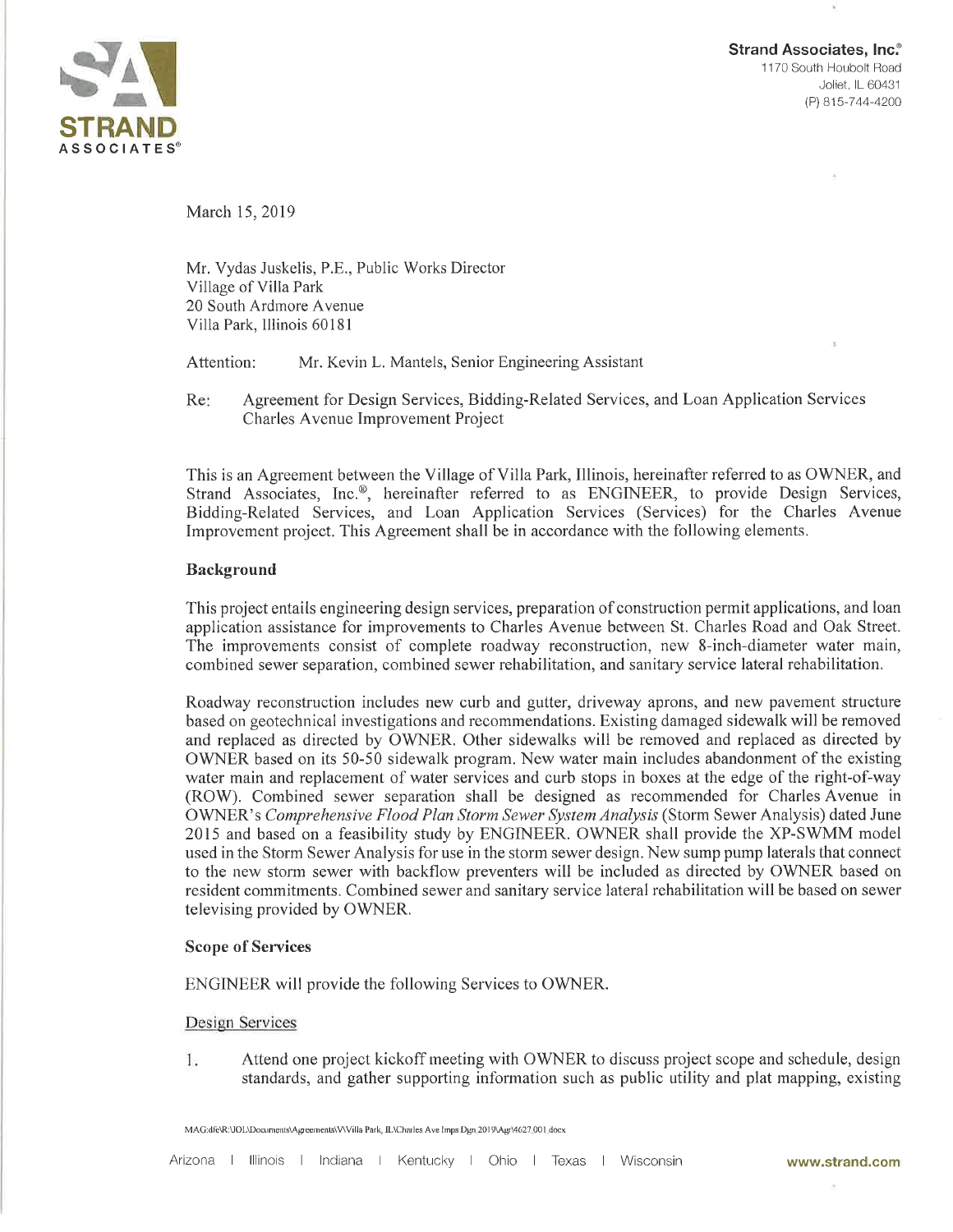Village of Villa Park Page 2 March 15, 2019

> roadway and utility engineering drawings, stormwater and combined sewer hydraulic modeling, and combined sewer televising. Create and distribute meeting minutes from the kickoff meeting.

- $2.5$ Communicate with SEECO Consultants, Inc. for geotechnical sampling and reporting. A total of four soil borings and four pavement cores are included. Soil sampling and testing will include analysis for Clean Construction or Demolition Debris certification by the geotechnical engineer. SEECO's proposal is included as Exhibit A.
- Correspond with utilities through the J.U.L.I.E to mark private utilities along the corridor.  $3.$
- Perform a site topographic survey of the project corridor from St. Charles Road to Oak Street, including the roadway ROV/, up to 25 feet outside the ROW, and up to 50 feet outside the ROW at intersections. Data collection will include observation of existing manhole and valve vault structures and preparation of condition forms provided by OWNER.  $4.$
- Review the visual condition of existing water valve vaults and combined sewer structures and provide potential alternatives for rehabilitation and/or replacement.  $5<sub>r</sub>$
- Perform a site walkthrough with OWNER's representatives to review the new water main routing, new storm sewer routing, and existing features for removal or avoidance. 6
- Perform a site walkthrough to review existing sidewalk removal and replacement as defined by OWNER. Incorporate replacement of sidewalk into the drawings.  $7.$
- Design up to 10 intersection corner replacement sidewalk curb ramps to be Americans with Disabilities Act compliant. Incorporate each curb ramp into the drawings as a detail with layout information. 8
- Review televising of combined sewer and sanitary sewer service laterals provided by OWNER. Up to 1,300 feet of combined sewer and 42 sanitary sewer service laterals from the sewer main to the ROW are anticipated. Based on the televising, evaluate existing sewer and lateral potential deficiencies and rehabilitation. Summarize findings in a brief report to OWNER.  $9.$
- $10.$ Review existing hydraulic modeling (XP-SWMM) for Charles Avenue provided by OWNER and review stormwater conditions based on the improvements identified for Charles Avenue in the Storm Sewer Analysis under conditions with and without the proposed 0,90 acre-feet of storage, Prepare up to two alternatives for storm sewer design. Prepare a brief report for up to three scenarios with identification of flood level of protection with respect to storm frequency and opinion of probable construction cost (OPCC) for each alternative. Prepare combined sewer separation design for the alternative selected by OWNER.
- Develop preliminary drawings for proposed roadway, water main, and combined sewer improvements and submit to OWNER for review. Water main design anticipates replacement of water services and curb stops in boxes up to the location of existing valve boxes and does not include replacement of water services past the ROW or into homes. If lead services exist, coordination for replacement between the new valve box and the home shall be the responsibility of OWNER and is not included in this Agreement. 11
- Attend one preliminary engineering meeting with OWNER to discuss comments and review final design parameters. Prepare and distribute meeting minutes from the meeting. t2.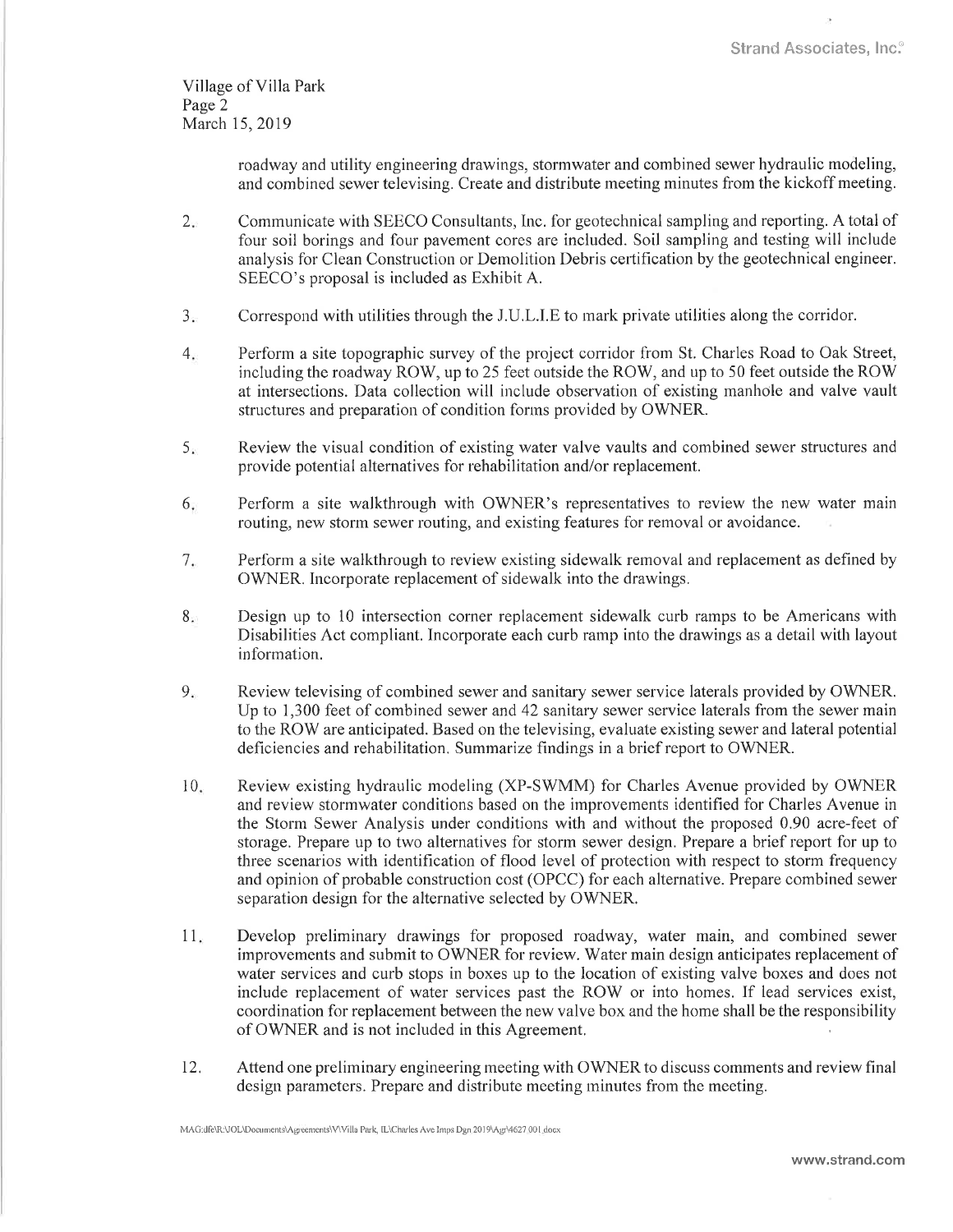Village of Villa Park Page 3 March 15,2019

- l3 Develop 75 percent drawings using MicroStation in 20 scale, technical specifications, OPCC, and disposition to OWNER's preliminary drawings comments, and submit to OWNER for review. Meet with OWNER to review comments. Include a breakdown of pay items, quantities, and the Village's respective funding source as identified in the Village's Capital Improvement Program budget for the project in the OPCC. Prepare and distribute meeting minutes from the meeting.
- 14. Develop 95 percent Bidding Documents, OPCC, and disposition to OWNER's 75 percent submittal comments, and submit to OWNER for review. Bidding and Contract Documents will use the Illinois Depaftment of Transportation's (IDOT) Bureau of Local Roads forms in Motor Fuel Tax (MFT) format and will be supplemented with Illinois Environmental Protection Agency (IEPA) required documentation for funding under the State Revolving Loan Fund. Prepare the bid certification form. Meet with OWNER to review the documents. Prepare and distribute meeting minutes from the meeting.
- <sup>15</sup> Subrnit drawings and specifications to permitting agencies along with permit applications. Services include submittal of 95 percent documents with permit applications. The following permit applications are anticipated.
	- <sup>a</sup> IEPA Permit to Construct and Operate for the new water main, It is possible an IEPA permit will not be required for the combined sewer separation, but services are included for this possibility.
	- Salt Creek Sanitary District (combined sewer separation) b.
	- IEPA Construction Stormwater Notice of Intent. c,
- Develop final Bidding Documents consisting of OWNER's front end Bidding and. Contract Documents within IDOT's standard MFT documents, drawings, technical specifications, OPCC, and disposition to OWNER's 95 percent submittal comments addressing permit agency comments as appropriate. 16
- 17 Prepare documents using IDOT's Bidding and Contracting Documents with required IEPA loan funding documents and provide to OWNER for OWNER to advertise and bid as a single project. Bidding Documents will be provided to OWNER in portable document format. Provide MicroStation base files and drawings in CAD format. Provide the OPCC in Microsoft Excel format.

Biddine-Related Services

- 1. Provide Advertisement to Bid to OWNER for OWNER to publish. OWNER shall distribute Bidding Documents.
- Respond to bidder questions during bidding period. Prepare and distribute addenda as necessary for the project.  $2.$
- Review and tabulate each project's bids received by OWNER and assist OWNER in award of the project.  $3<sub>1</sub>$
- 4. Prepare three sets of Contract Documents for signature.

MAG:dfe\R:UOL\Documents\Agreements\V\Villa Park, IL\Charles Ave Imps Dgn.2019\Agr\4627.001.docx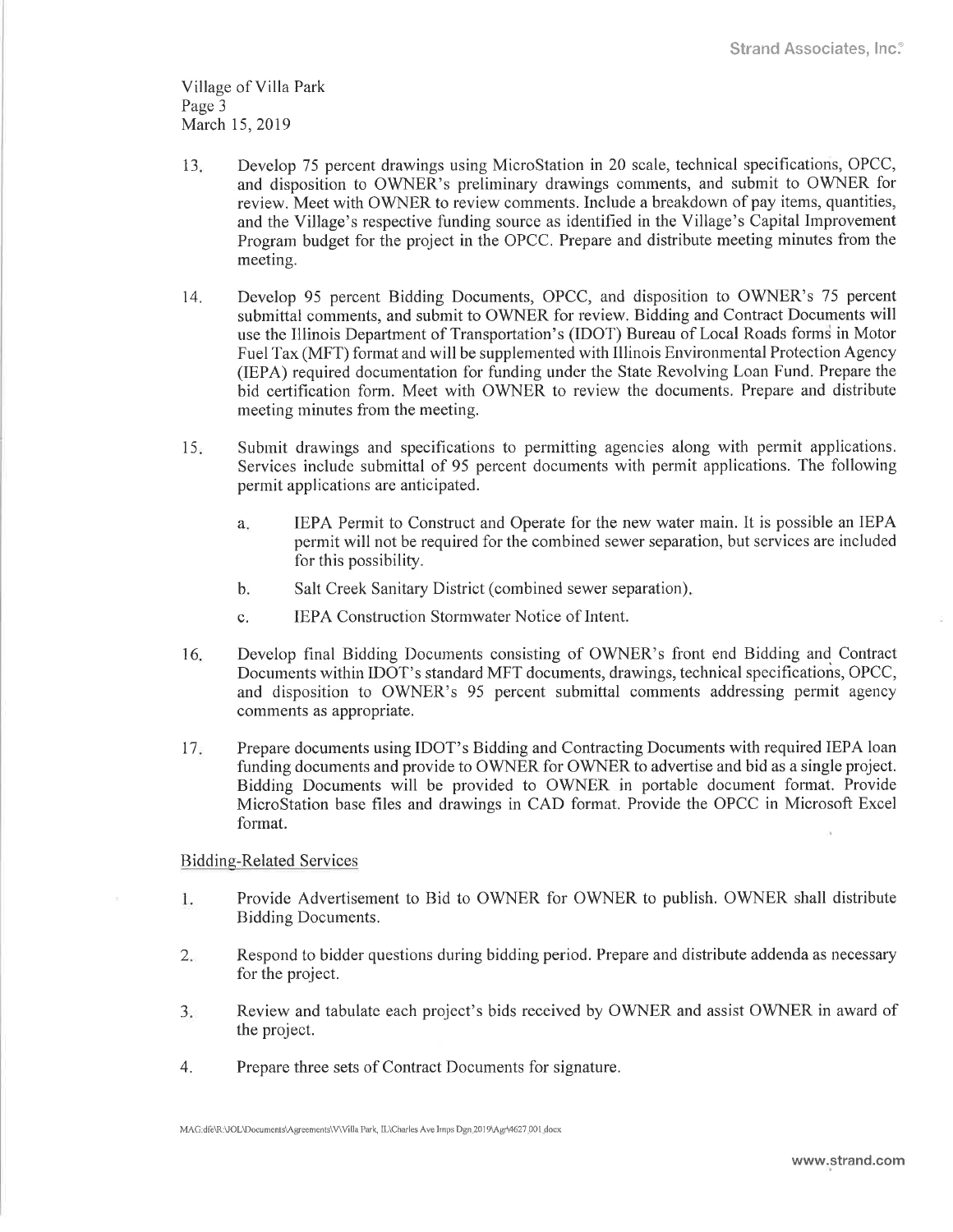Village of Villa Park Page 4 March 15, 2019

## Loan Application Assistance Services

- 1. Assist OWNER in submittal of a Water Pollution Control Loan Program (WPCLP) application to the IEPA for combined sewer improvements based on the Project Plan and Funding Nomination previously submitted by OWNER. In development of the application, OWNER shall be responsible for the financial reporting, user charge, and Operation, Maintenance, and Revenue certifìcation.
- 2. Supplernent Bidding and Contract Documents with lEPA-required documentation for funding under the State Revolving Loan Fund and prepare the bid certification form.
- a -l Submit final bids and bidding certification documents to IEPA following OWNER's receipt of a Letter of Commitment from IEPA. Communicate with IEPA, OWNER, and contractor to obtain final loan approval. Communication shall consist of a maximum of 40 hours. Any additional communication will require an amendment to this Agreement.

### Service Elements Not Included

The following services are not included in this Agreement. If such services are required, they shall be provided as noted.

- $1$ . Additional Site Visits and/or Meetings: Additional OWNER-required site visits or meetings will be provided through an amendment to this Agreement or through a separate agreement with OWNER.
- Archaeological or Botanical Investigations: Strand will assist OWNER in engaging the services of an archaeologist or botanist, if required, to perform the field investigations necêssary for agency review through a separate Agreement with OWNER.  $2.$
- 3. Construction-Related Services: Construction-related services for the project will require a separate Agreement with OWNER
- Flood Studies: Any services involved in performing floodplain and floodway studies, if required, will be provided through a separate Agreement with OWNER. 4
- Land and Easement Surveys/Procurement: Any services of this type including, but n'ot limited to, a record search, freld work, preparation of legal descriptions, and/or assistance to OWNER for securing land rights necessary for siting sanitary sewer, tanks, and appurtenances will be provided through a separate Agreement with OWNER. 5.
- Preparation for and/or Appearance in Litigation on Behalf of OWNER: This type of Service by Strand will be provided through a separate Agreement with OWNER. 6
- Services Furnished During Readvertisernent for Bids. if Ordered by OWNER: If a Contract is not awarded pursuant to the original bids, any services of this type will be provided through a separate Agreement with OWNER.  $7.$
- 8. Services Related to Buried Wastes and Contamination: Should buried solid, liquid, or potentially hazardous wastes or subsurface or soil contamination be uncovered at the site, follow-up investigations may be required to identify the nature and extent of such wastes or subsurface soil or groundwater contamination and to determine appropriate methods for managing of such wastes

MAG:dfe\R:\JOL\Documents\Agreements\V\Villa Park, IL\Charles Ave Imps Dgn.2019\Agr\4627.001.docx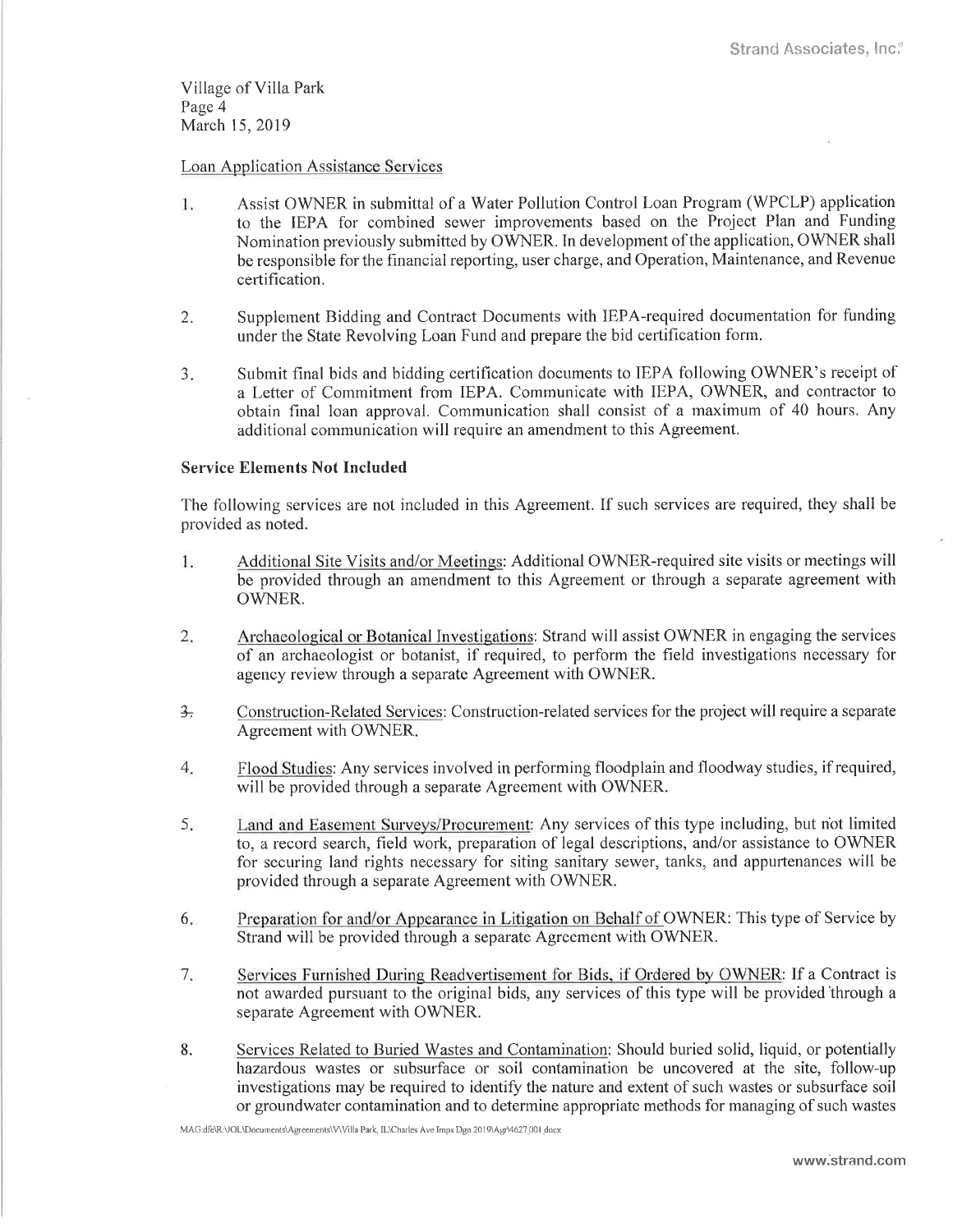Village of Villa Park Page 5 March 15,2019

> or contamination and for follow-up monitoring. Investigation, design, or construction-related services related to buried solid, liquid, or potentially hazardous wastes or soil or groundwater contamination will be provided through a separate Agreement with OWNER.

## Compensation

OWNER shall compensate ENGINEER for Services on an hourly rate basis plus expenses an estimated fee not to exceed \$ 1 73,200. It is estimated that 1 0 percent of the design engineering fee is associated with new water main design, drawings, and permits and will not be eligible for reimbursement under the IEPA Water Pollution Control Loan Program. See Exhibit B for IEPA form required for design services to be eligible for IEPA loan reimbursement.

Expenses incurred such as those for travel, meals, printing, postage, copies, computer, electronic communication, and long distance telephone calls will be billed at actual cost plus 10 percent.

Expenses incurred for subconsultants will be billed at actual cost plus l5 percent.

Only sales taxes or other taxes on Seryices that are in effect at the time this Agreement is executed are included in the Compensation. If the tax laws are subsequently changed by legislation during the life of this Agreernent, this Agreement will be adjusted to reflect the net change.

The estimated fee for the Services is based on wage scale/hourly billing rates, adjusted annually on July 1, that anticipates the Services will be completed as indicated. Should the completion time be extended, it may be cause for an adjustment in the estimated fee that reflects any wage scale adjustments made.

The estimated fee will not be exceeded without prior notice to and agreement by OWNER but may be adjusted for time delays, time extensions, amendments, or changes in the Scope of Services. Any adjustments will be negotiated based on ENGINEER's increase or decrease in costs caused by delays, extensions, amendments, or changes,

### Schedule

Services will begin upon execution of this Agreement, which is anticipated the week of March 25, 2019, and will be completed in accordance with the following milestones.

| Submit preliminary engineering drawings for OWNER review                                    | June 14, 2019     |
|---------------------------------------------------------------------------------------------|-------------------|
| Submit 75 percent complete drawings, technical specifications, and OPCC<br>for OWNER review | July 19, 2019     |
| Submit 95 percent complete drawings, technical specifications, and OPCC<br>for OWNER review | August 30, 2019   |
| Submit Bidding Documents to IEPA for review and comment                                     | August 30, 2019   |
| Advertise to bid                                                                            | October 31, 2019  |
| Bid opening                                                                                 | December 17, 2019 |
| Review and submit bid certification documentation and Notice of Intent to<br>Award          | January 3, 2020   |
| Loan commitment from IEPA                                                                   | March 10, 2020    |

MAG:dfe\R:\JOL\Documents\Agreements\V\Villa Park, IL\Charles Ave Imps Dgn.2019\Agr\4627.001.docx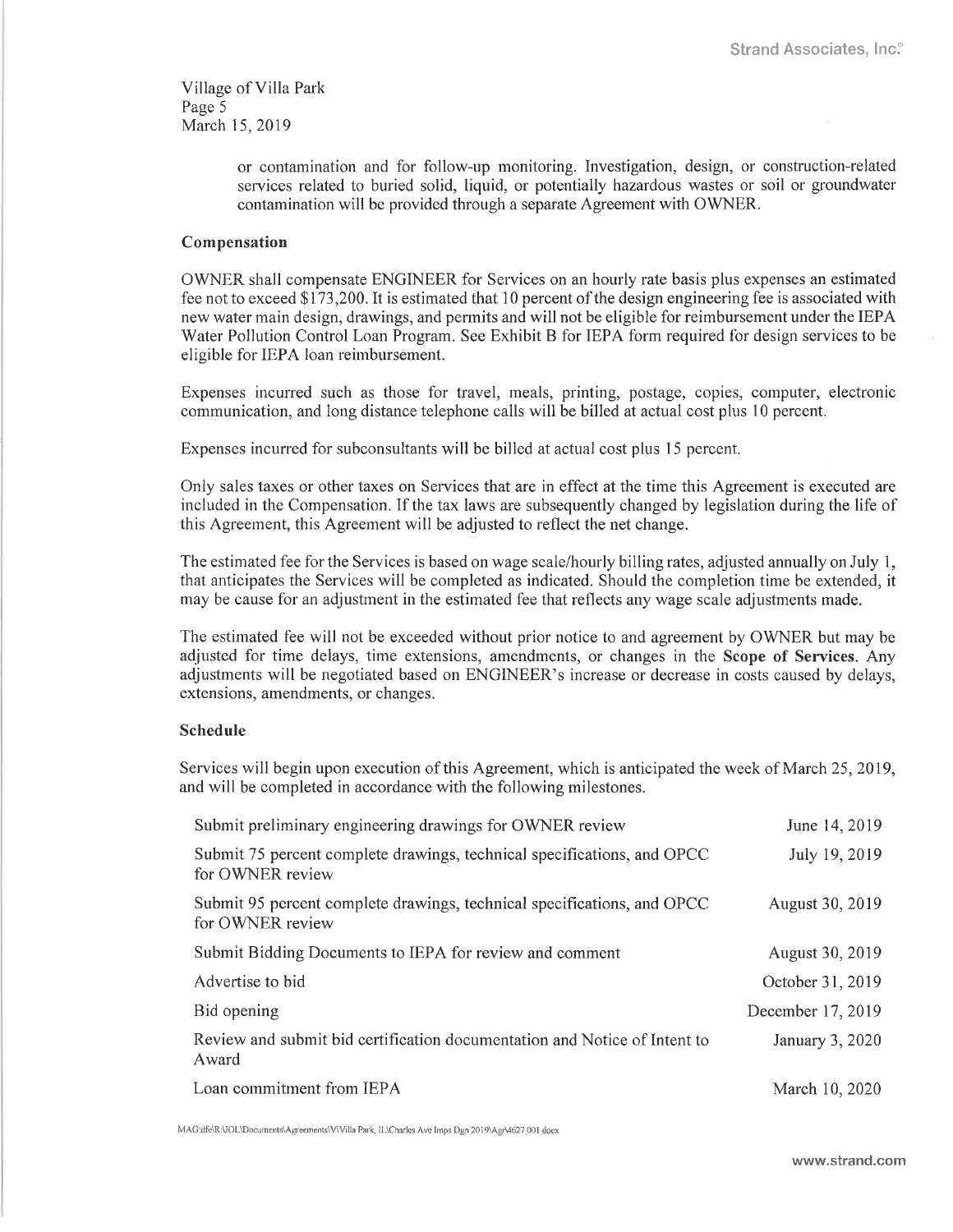Village of Villa Park Page 6 March 15,2019

| Notice of Award Project               | March 10, 2020 |
|---------------------------------------|----------------|
| Notice to Proceed                     | March 25, 2020 |
| Services are scheduled for completion | June 30, 2020  |

## Standard of Care

The Standard of Care for all Services performed or furnished by ENGINEER under this Agreement will be the care and skill ordinarily used by members of ENGINEER's profession practicing under similar circumstances at the same time and in the same locality. ENGINEER makes no warranties, express or implied, under this Agreement or otherwise, in connection with ENGINEER's Services.

## OWNER's Responsibilities

- $\mathbf{I}$ . Assist ENGINEER by placing at ENGINEER's disposal all available information pertinent to this project including previous repofts, previous drawings and specifications, and any other data relative to the scope of this project.
- 2. Furnish to ENGINEER, as required by ENGINEER for performance of Services as part of this Agreement, data prepared by or services of others obtained or prepared by OWNER relative to the scope of this project, such as soil borings, probings and subsurface explorations, and laboratory tests and inspections of samples, all of which ENGINEER may rely upon in performing Services under this Agreement.
- Provide access to the site as required for ENGINEER to perform Services under this Agreement.  $3<sub>z</sub>$
- Guarantee access to and make all provisions for ENGINEER to enter upon public and private lands as required for ENGINEER to perform Services under this Agreement.  $4.$
- Examine all repofts, sketches, estimates, special provisions, drawings, and other documents presented by ENGINEER and render, in writing, decisions pertaining thereto within a reasonable time so as not to delay the performance of ENGINEER.  $5.$
- Provide all legal services as may be required for the development of this project. 6
- Provide the front-end documents that require the contractor to name ENGINEER as an additional insured on contractor's General Liability and Automobile Liability insurance policies and to indemnify ENGINEER to the same extent that the contractor insures and indemnifies OWNER.  $7<sub>1</sub>$
- 8. Pay all permit and plan review fees payable to regulatory agencies.

# Opinion of Probable Cost

Any opinions of probable cost prepared by ENGINEER are supplied for general guidance of OWNER only. ENGINEER has no control over competitive bidding or market conditions and cannot guarantee the accuracy of such opinions as compared to contract bids or actual costs to OWNER.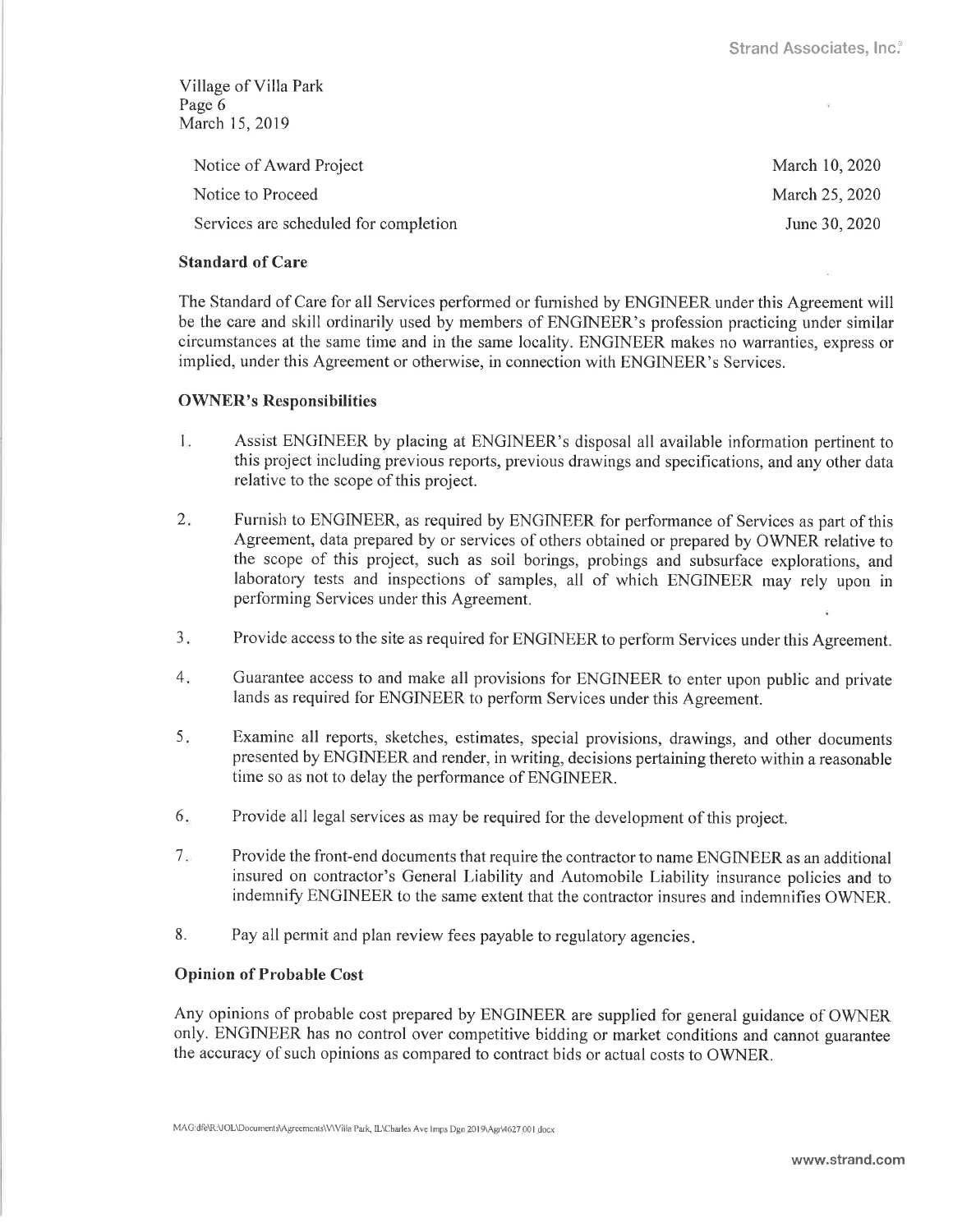Village of Villa Park Page 7 March 15,2019

### Changes

- $1.$ OWNER may make changes within the general scope of this Agreement in the Services to be performed. If such changes cause an increase or decrease in ENGINEER's cost or time required for performance of any Services under this Agreernent, an equitable adjustment will be made and this Agreement will be modified in writing accordingly.
- 2. No services for which additional compensation will be charged by ENGINEER will be furnished without the written authorization of OWNER. The fee established herein will not be exceeded without agreement by OWNER but may be adjusted for time delays, time extensions, amendments, or changes in the Scope of Services.
- $3.$ If there is a modification of IEPA requirements relating to the Services to be performed under this Agreement subsequent to the date of execution of this Agreement, the increased or decreased cost of performance of the Services provided for in this Agreement will be reflected in an appropriate modification of this Agreement.

### **Extension of Services**

This Agreement may be extended for additional Services upon OWNER's authorization. Extension of Services will be provided for a lump sum or an hourly rate plus expenses.

#### Payment

OWNER shall make monthly payments to ENGINEER for Services performed in the preceding month based upon rnonthly invoices. Nonpayment 30 days after the date of receipt of invoice may, at ENGINEER's option, result in assessment of a I percent per month carrying charge on the unpaid balance.

Nonpayment 45 days after the date of receipt of invoice may, at ENGINEER's option, result in suspension of Services upon five calendar days' notice to OWNER. ENGINEER will have no liability to OWNER, and OWNER agrees to make no claim for any delay or damage as a result of such suspension caused by any breach of this Agreement by OWNER. Upon receipt of payment in full of all outstanding sums due from OWNER, or curing of such other breach which caused ENGINEER to suspend Services, ENGINEER will resume Services and there will be an equitable adjustment to the remaining project schedule and compensation as a result of the suspension.

#### Data Provided by Others

ENGINEER is not responsible for the quality or accuracy of data nor for the methods used in the acquisition or development of any such data where such data is provided by or through OWNER, contractor, or others to ENGINEER and where ENGINEER's Services are to be based upon such data. Such data includes, but is not limited to, soil borings, groundwater data, chemical analyses, geotechnical testing, reports, calculations, designs, drawings, specifications, record drawings, contractor's marked-up drawings, and topographical surveys.

## Termination

This Agreement may be terminated with cause in whole or in part in writing by either party subject to a two-week notice and the right of the party being terminated to meet and discuss the termination before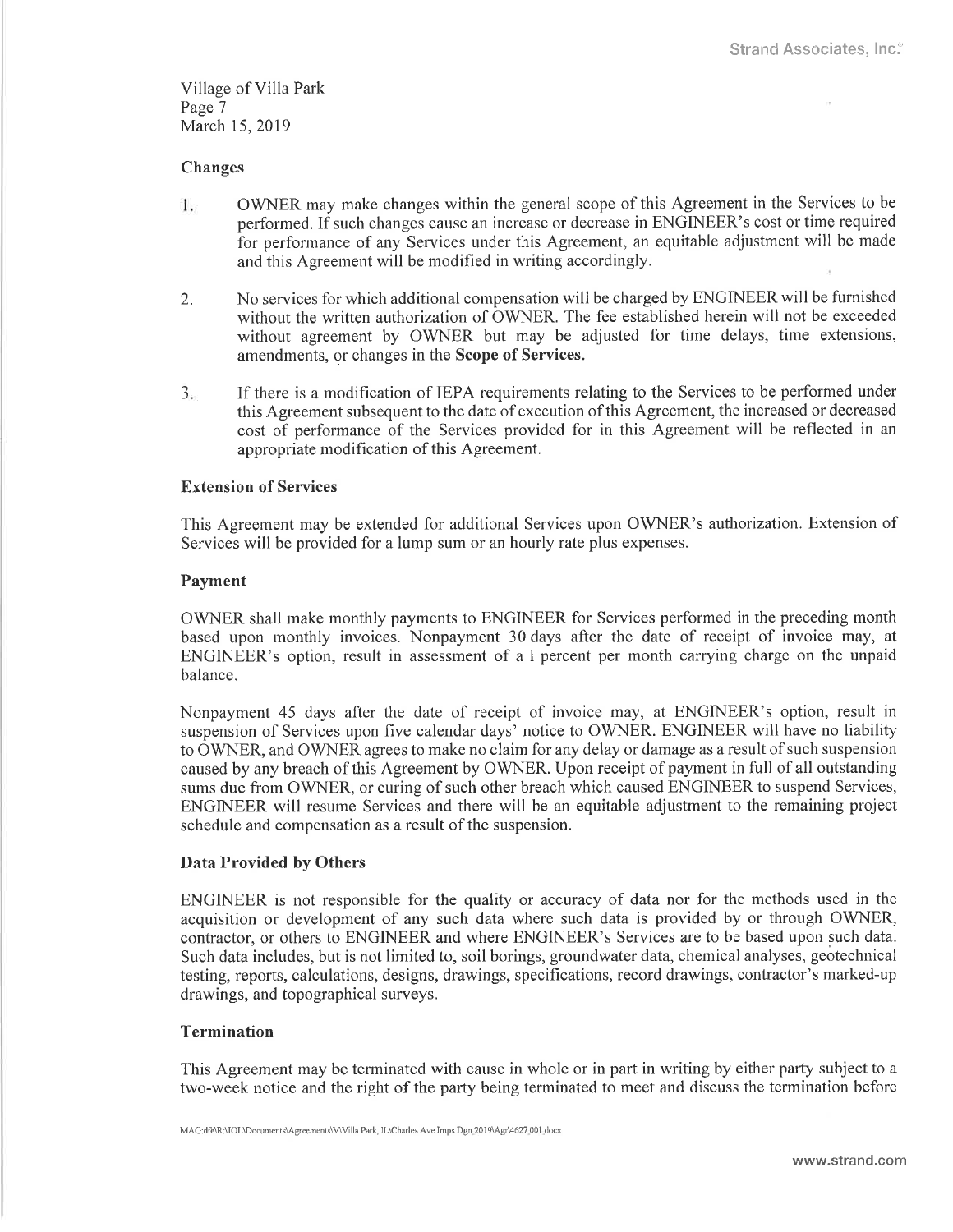Village of Villa Park Page 8 March 15,2019

the tennination takes place. ENGINEER will be paid for all completed or obligated Services up to the date of tennination.

# Third-Party Beneficiaries

Nothing contained in this Agreement creates a contractual relationship with or a cause of action in favor of a third party against either OWNER or ENGINEER. ENGINEER's Services under this Agreement are being performed solely for OWNER's benefit, and no other party or entity shall have any claim against ENGINEER because of this Agreement or the performance or nonperfonnance of Services hereunder. OWNER and ENGINEER agree to require a similar provision in all contracts with contractors, subcontractors, subconsultants, vendors, and other entities involved in this project to carry out the intent of this provision.

### Dispute Resolution

Except as may be otherwise provided in this Agreement, all claims, counterclaims, disputes, and other matters in question between OWNER and ENGINEER arising out of or relating to this Agreement or the breach thereof will be decided first by mediation, if the parties mutually agree, or with a bench trial in a court of competent jurisdiction within the State of Illinois.

### Terms and Conditions

The tenns and conditions of this Agreement will apply to the Services defined in the Scope of Services. OWNER-supplied purchase order is for processing payment only; terms and conditions on thé purchase order shall not apply to these Services.

#### Audit, Access to Records

In accordance with 35 ILLINOIS ADMINISTRATIVE CODE CH.II.SEC.365.630, SUBTITLE C, books, records, documents, and other evidence directly pertinent to performance of Agency loan work under this Agreement shall be maintained consistent with generally accepted accounting standards in accordance with the American Institute of Ceftified Public Accountants Professional Standards (666 Fifth Avenue, New York, New York 10019; June 1, 1987). The Agency or any of its duly authorized representatives shall have access to such books, records, documents, and other evidence for the purpose of inspection, audit, and copying. Facilities for such access and inspection shall be provided.

Audits conducted pursuant to this provision shall be in accordance with generally accepted auditing standards.

Disclosure of all information and reports resulting from access to records shall be provided to the Agency. The auditing agency will afford ENGINEER an opportunity for an audit exit conference and an opportunify to comment on the pertinent portions of the draft audit report. The final audit report will include the written comments, if any, of the audited parties.

Records shall be maintained and made available during performance of Services under this Agreement and until three years after the frnal loan closing. In addition, those records which relate to any "dispute" appeal under an Agency loan agreement, or litigation, or the settlement of claims arising out of such performance, or costs or items to which an audit exception has been taken, shall be maintained and made available until three years after the date of resolution of such appeal, litigation, claim, or exception.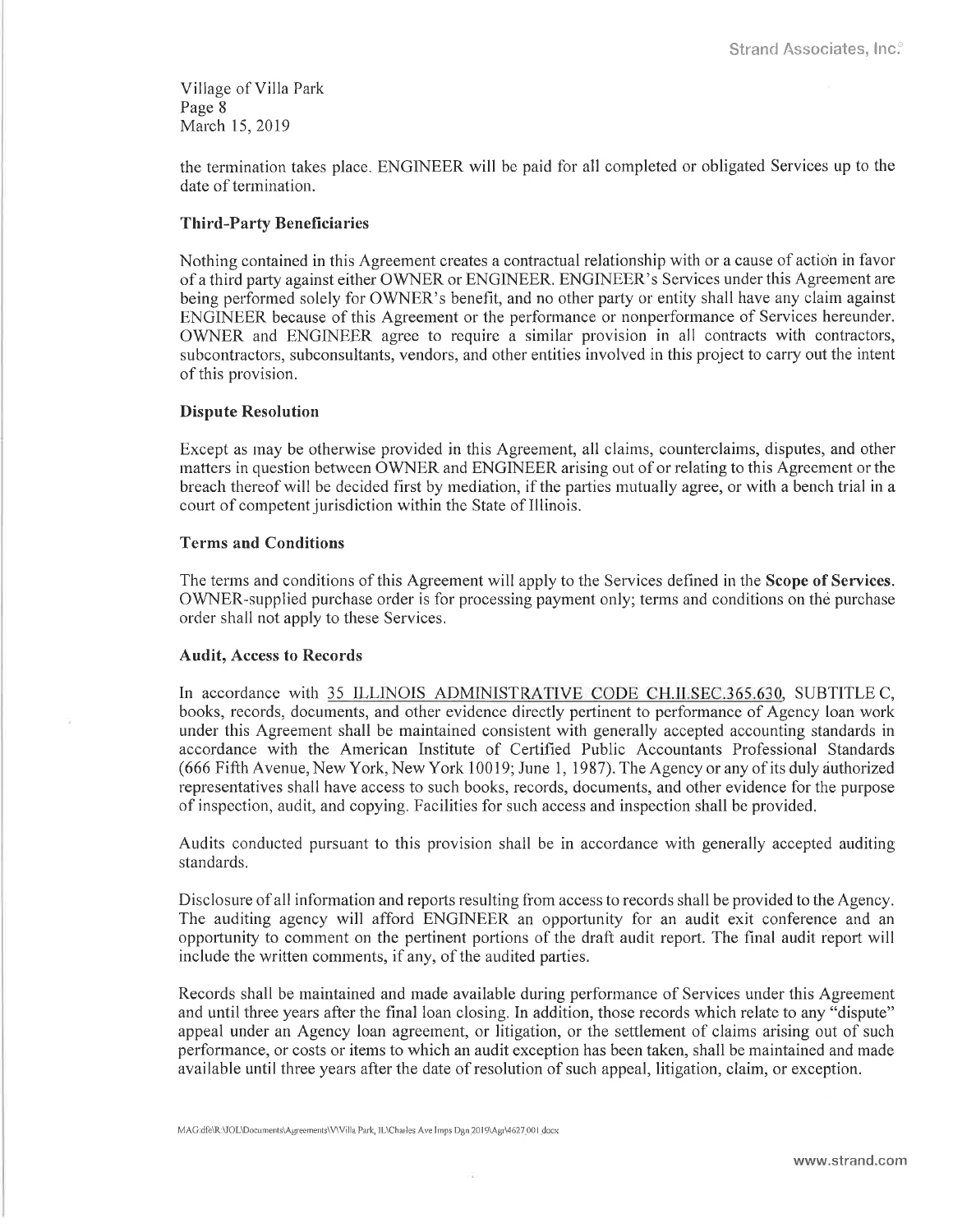Village of Villa Park Page 9 March 15,2019

## Covenant Against Contingent Fees

In accordance with 35 ILLINOIS ADMINISTRATIVE CODE CH.II.SEC.365.630, SUBTITLE C, ENGINEER warrants that no person or selling agency has been employed or retained to solicit or secure this contract upon an agreement or understanding for a commission, percentage, brokerage, or contingent fee, excepting bonafide employees. For breach or violation of this waranty, the loan recipient shall have the right to annul this Agreement without liability or in its discretion to deduct from the contract price or consideration or otherwise recover, the full amount of such commission, percentage, brokerage, or contingent fee.

#### Utilization of Women and Minority Businesses

ENGINEER agrees to take affirmative steps to assure that disadvantaged business enterprises are utilized when possible as sources of supplies, equipment, construction, and services in accordance with the WPCLP rules. As required by the award conditions of United States Environmental Protection Agency's Assistance Agreement with the Illinois Environmental Protection Agency, ENGINEER acknowledges that the fair share percentages are 5 percent for Minority Business Enterprises and 12 percent ior Women's Business Enterprises.

ENGINEER shall not discriminate on the basis of race, color, national origin, or sex in the performance of this Agreement. ENGINEER shall carry out applicable requirements of 40 CFR Part 33 in the award and administration of contracts awarded under Environmental Protection Agency financial assistance agreements. Failure by ENGINEER to carry out these requirements is a material breach of this Agreement, which may result in the termination of this Agreement or other legally available remedies.

IN WITNESS WHEREOF the parties hereto have made and executed this Agreement.

ENGINEER:

OWNER:

STRAND ASSOCIATES, INC.@

I tl

Matthew S. Richards Corporate Secretary

VILLAGE OF VILLA PARK

 $4 - 10 - 19$ Rich Keehner, Jr Date

Village Manager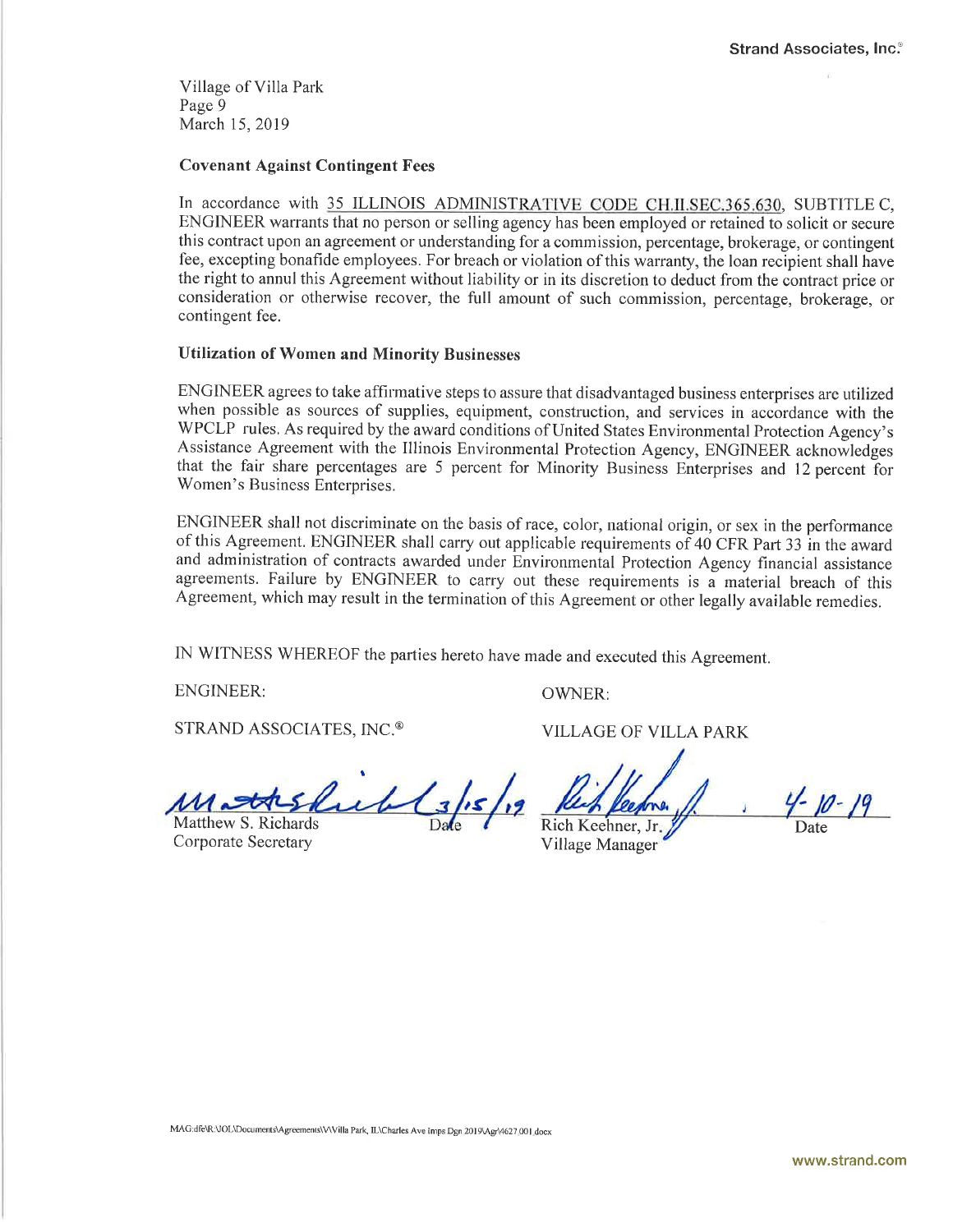Construclion Monitoring & Observatlons 0onstruction Materials Testlng Tunnels and Underground Openings Geotechnlcâl Engineering & Evaluation



February 15, 2019

Mr. Marc Grigas, P,E. Strand Associates <sup>1</sup>170 S. Houbolt Rd, Joliot, lL 60431

# REVISED PROPOSAL AND CONTRACT

Subsurface Exploration, Laboratory Testing and Geotechnical Engineering and Analysis for the Charles Ave. Reconstruction, Villa Park, lL

Dear Mr. Grigas:

Pursuant to your request, SEECO Consultants, lnc. is pleased to present our proposal for the above referenced project. In preparing our proposal, we have reviewed pertinent information and have visited the site, The proposal has been based upon our discussions, The project is a locally funded project and the limits are from St. Charles Road to Oak Street (1300 ft.)

The scope of work SEECO is prepared to undertake is as follows:

- a The field exploration will include four (4) borings, two to 20'and two to 15'and four (4) pavement cores to 5'. The borings will include pavement cores and will encompass proposed storm sewer installation and pavement improvements. The borings will be located in general accordance with the site plans provided and may be offset as required to facilitate access, Borehole depths will be to stated depths or augor/spoon refusal, whichever is achieved first. Elevations will be interpolated from plans provided to us,
- a Since Due Diligonce indicates that part of the site is adjacent to commercial properties, representalive soil samples will be collected and field screened for the presence of volatile organic vapors utilizing a photoionizatlon detector (PlD). Visual and olfactory senses will also be used to screen the soil samples for the presence of petroleum hydrocarbons and deleterious materials. One (1) sample collected will be chemically analyzed by an Environmental Laboratory for some or all of the following parameters: pH, VOCs, SVOCs, and B RCRA Metals. lf chemical analysis results indicate no contamination above MAC objectives, then the soils tested will be assumed to be, to the best of our knowledge, clean, uncontaminated fill material. This information will be documented on the IEPA LPC-663 form. lf test results indicate that the soils are contaminated above said objectives, we will consult with you regarding alternate means of disposal. One LPC 6ô3 Form wilt be prepared,
- The resulting geotochnical soil samples will be rêturned to SEECO's laboratory for further testing and analysis. Visual classification, moisture content, and unconfined compressive strength will be performed on all samples. o

(708) 429-1666 · 7350 Duvan Drive CTinley Park, IL 60477 FAX: (708) 429-1689 www.seeco.com

Exhibit A

Subsurface Exploratlons

Foundation Analysis & Design

Structural Rehabllitation Conditlon Survêys

Dams and Dralnage Studles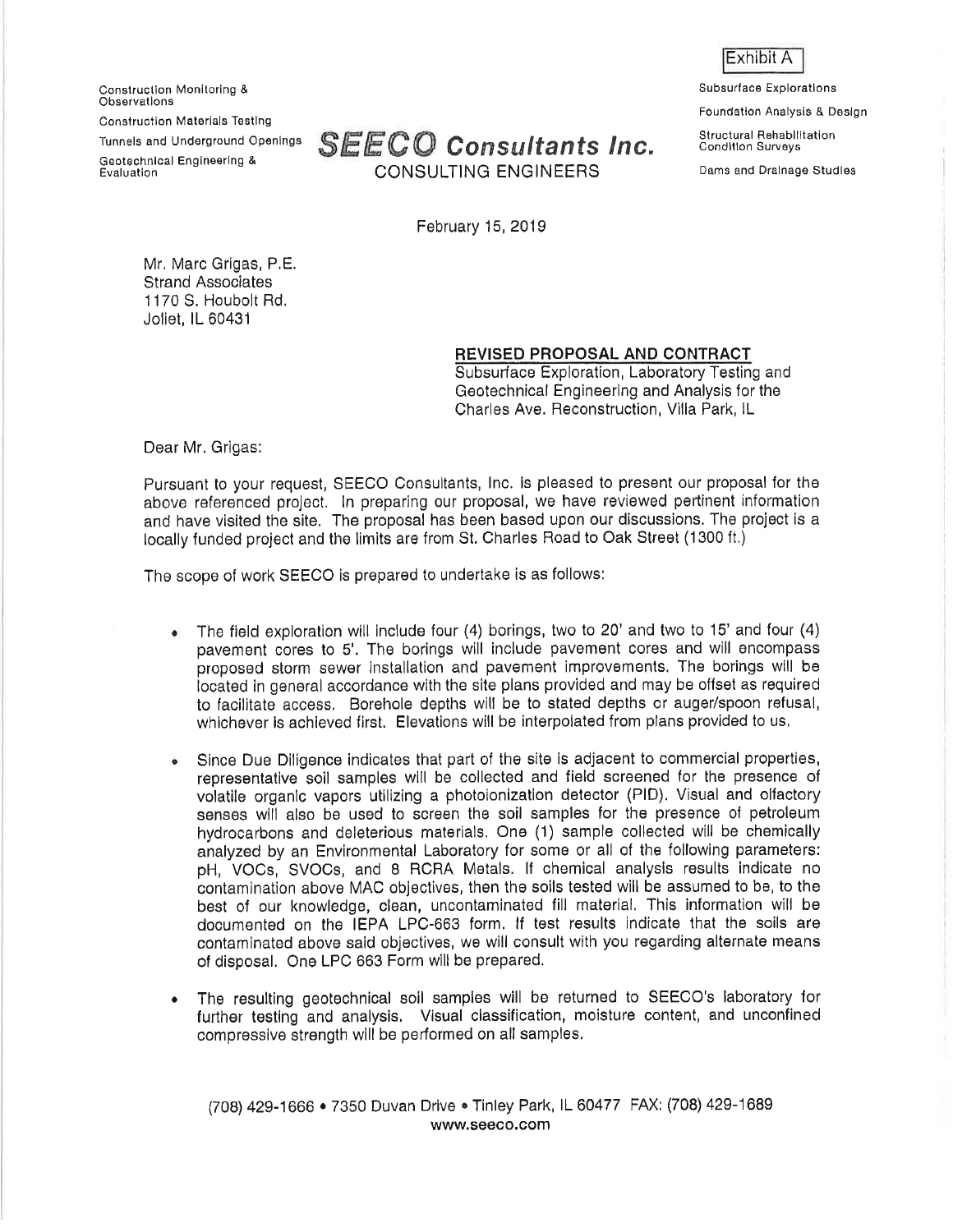## REVISEDPROPOSAL AND CONTRACT

Subsurface Exploration, Laboratory Testing and Geotechnical Engineering and Analysis for the Charles Ave. Reconstruction, Villa Park, lL

February 15,2019 Page 2

- o Upon completion of the field exploration and laboratory testing a written Geotechnical Report wili be prepared under the direction of a Registered Professional/Structural Engineer of Illinois. The report will encompass the encountered subsurface soil conditions, existing pavement cross sections, encountered topsoil thickness and unsuitable materials, laboratory data, encountered groundwater elevations and general construction considerations. Boring logs will be prepared in lieu of profile drawlngs. An IDOT RGR format is not required, JULIE will be contacted. SEECO is not responsible for mismarked or unmarksd utilities. Assumes all drilling locations will be accessible to <sup>a</sup> truck mounted drill rig unless otherwise stated,
- . Note: Above scenarios assume that materials are not from locations listed or adjacent to sites with known, or hlgh potential for, soil contaminant issues. Screening or pre' screening of samples at job site is no guarantee that landfill facility will accept/not reject materials. Nor is it a determination that the site is entirely clean of contaminants per IEPA standards. Preparation of LPC 662 or 663 Forms and performance of environmental chemical analysis is no guarantee that material will be accepted by landfills or CCDD facilities. Landfill acceptance chemical testing is not included.

The estimated costs for these services are \$8,230.00, lnvoicing terms are net due 30 days from date of invoice. Additional drilling and sampling, if required due to soil conditions will be charged at \$30.00/lin,ft. Approval will be obtained prior to inltiating additional work, if any, We will proceed with the work as outlined after we recelve an approved executed sub'consultant agreement from Strand Associates, Inc. If there are any questions with regard to this proposal, I wäuld be glad to discuss them with you. We are very interested in providing you with our services on this project and assure you of our utmost cooperation.

lf there are any questions with regard to this proposal, I would be glad to discuss them with you' We are very interested in providing you with our services on this project and assure you of our utmost cooperation.

Respectfully submitted, SEECO Consultants, lnc.

SEECO Consultant<br>Donald C. Cassier

Director of Field Seruices

k-2y'\*.-

Collin W. Gray, S.E., P.E. President

O:\Proposels\GEOTECH\Strand Rev 021519.doc